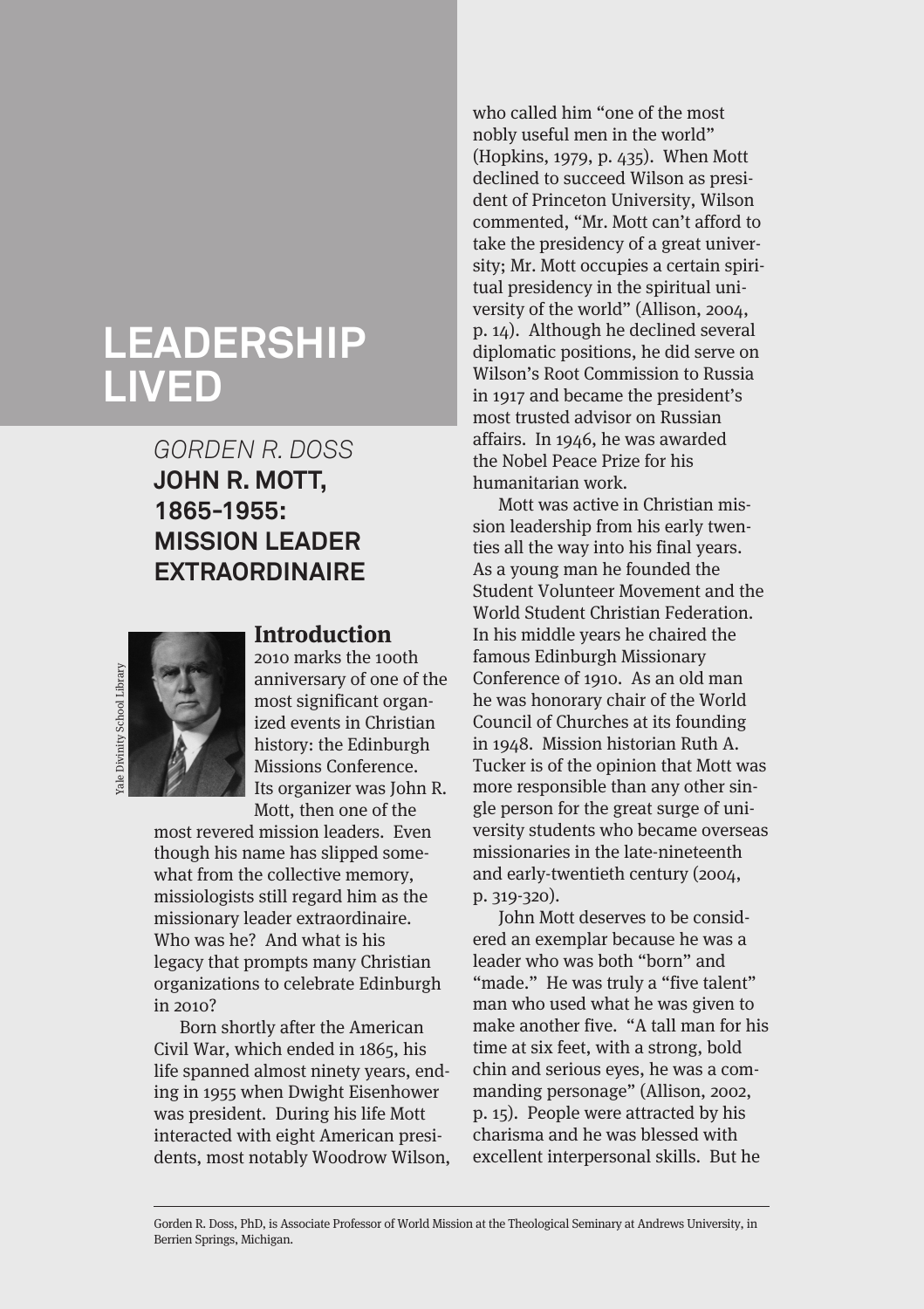

ale Divinity School Library Yale Divinity School Library

> did not use his natural gifts cheaply for quick and shallow successes. The gifts he had were matched by "his almost infinite capacity for hard work and care for details" (Hopkins, 1979, p. 31). Throughout his long career, Mott used and developed his Godgiven leadership skills at a very high level.

#### **Early Years**

John R. Mott was born in New York State on May 25, 1865, six weeks after President Lincoln was assassinated. Shortly after his birth, the Mott family moved to Postville, Iowa. The family farmed for a while but then started a retail lumber yard in Postville, eventually becoming the small town's leading family. The Motts were Methodists who attended the local church and used Methodist materials for religious instruction in the home. When John was thirteen, a Quaker evangelist working with the Young Men's Christian Association (YMCA) led him to accept Christ. His early contact with the interdenominational YMCA, combined with the influence of Dwight Moody and others, pointed him toward a lifetime of interdenominational lay ministry. His later role as

a leader in ecumenical circles was rooted in his early decision not to seek ordination or to serve in a particular denomination.

Mott lived in Postville until 1881 when he went away to Upper Iowa University. His second college year found him at Cornell University in Ithaca, New York, studying history and political science. At Cornell he came into contact with a perfectionist Holiness movement within Methodism. He pursued and achieved the Holiness "second blessing" or "entire sanctification" experience in his first winter there, although he did not claim to be sinless (Hopkins, 1994, p. 81; 1979, p. 19). The Methodist emphasis on "unity in diversity" and his experience with the Holiness movement became the "base for Mott's mature thought on race, ecumenism, and the social gospel" (Hopkins, 1994, p. 81). He would promote a balanced approach that called for conversion to Jesus Christ as the unique Savior of humankind, alongside service to address a wide range of social problems and material needs.

Another "decisive moment" occurred when J. E. K. Studd, the famous English cricketer and associate of Dwight Moody, visited Cornell. Mott arrived late for one of Studd's meetings, just in time to hear him read the text, "Seekest thou great things for thyself; seek them not. Seek ye first the Kingdom of God." After spending a sleepless night wrestling with the meaning of these words, Mott went to Studd for guidance. Studd's wise advice was to "look Christ-ward" into the Bible to cultivate a relationship with Jesus (Hopkins, 1994, p. 19). Spirituality would become a defining focus of Mott's life and ministry.

Mott's gift for leadership started to become apparent at Cornell. Before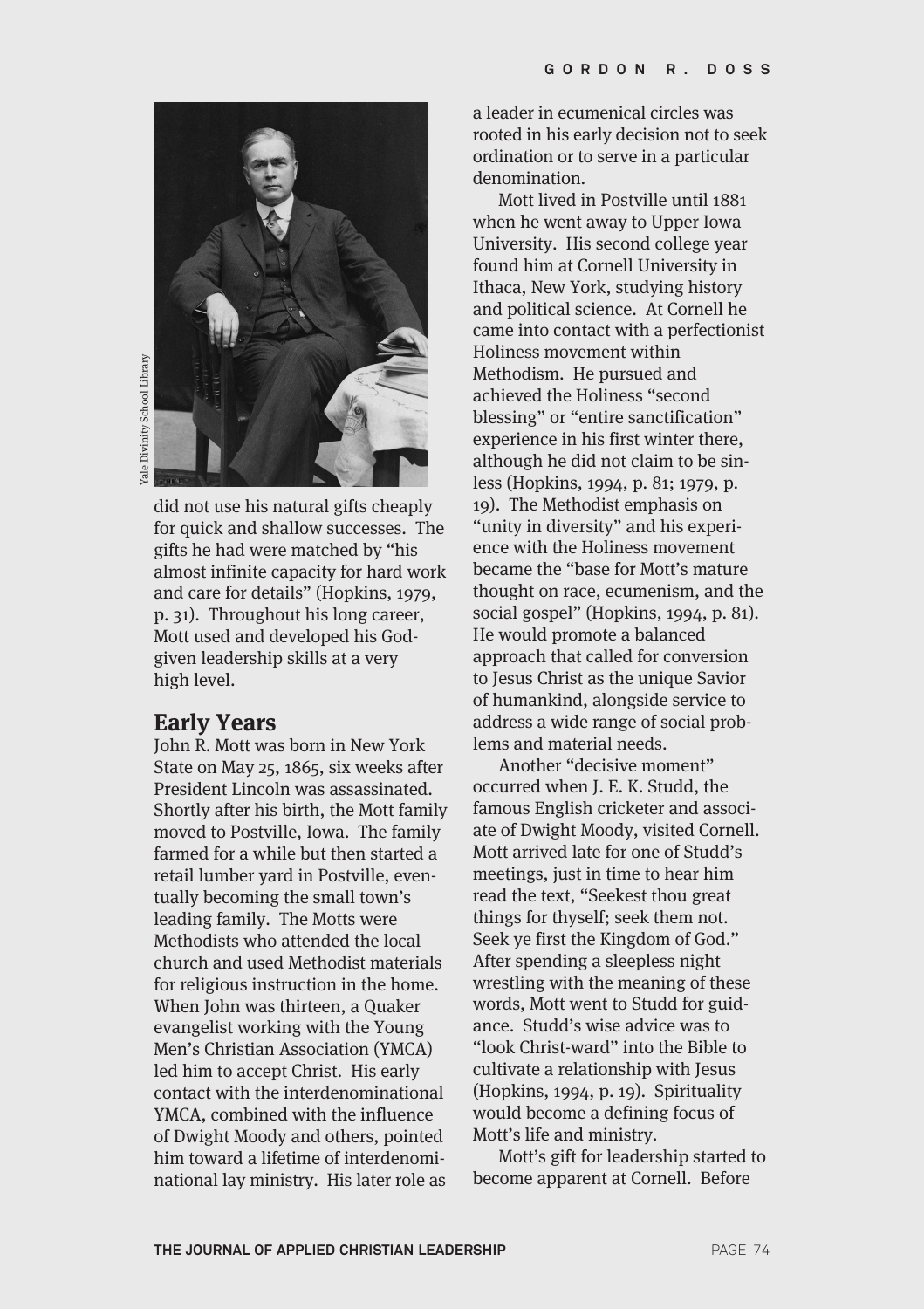long he became vice-president and then president of the campus YMCA. Under his leadership, the Cornell chapter became the "largest and most active student YMCA" in the nation (Hopkins, 1994, p. 79).

Mott was willing and ready but not yet certain of how or where he should serve. In 1886, he was with a group of 251 university and seminary students who spent twenty-six days at Mount Hermon, Massachusetts, where Dwight Moody had a conference center. The students listened to ardent calls to world mission by A. T. Pierson and others. Mott was among the one hundred students who responded by signing the pledge, "I purpose, God willing, to become a foreign missionary," and became known as the "Mount Hermon Hundred." The Student Volunteer Movement for Foreign Missions (SVM) and a wider emphasis on world mission would grow out of the commitments of the Mount Hermon Hundred. Interestingly, Mott never actually served as a cross-cultural resident missionary in a foreign land. His mission post truly was the whole world.

Upon graduating from Cornell, Mott yielded to the persuasion of the North American Student YMCA to become their travelling secretary—but only on a one-year trial basis, he said. In his new role, the twenty-three-yearold Mott was an immediate success. He excelled as an evangelist, organizer, fund raiser, administrator, diplomat, and appraiser of people. Thus commenced a lifelong traveling career centered around youth and missions that at one time included being president or chairman of six major missions coalitions simultaneously (Allison, 2002, p. 17). As for the YMCA, Mott's first trial year extended into forty years of service, sixteen of them as general secretary.

## **Major Leadership Roles and Achievements**

Founding the Student Volunteer Movement was the great achievement of Mott's early professional career. The influence of the Mount Hermon Hundred set off a "gusher" of enthusiasm for world mission that quickly produced two thousand volunteers. Organizing these enthusiastic volunteers became a major challenge that led to the organization in 1888 of the Student Volunteer Movement. Mott served as chairman and Robert P. Wilder was travelling secretary; Robert E. Speer later joined the leadership. The famous SVM motto coined by Wilder was, "The evangelization of the world in this generation." For Mott, the motto did "not mean the conversion, or the Christianization, or the civilization of the world, no matter how much the volunteers may believe in each of these. It does mean that the Christians of this generation are to give every person of this age an opportunity to accept Jesus Christ" (Mott, 1897, vol. 1, p. 141).

Mott would go on to establish SVM chapters in many nations. Among those recruited in SVM's early years was Samuel Zwemer, famed missionary to the Middle East. "By 1920 nearly one-third of the world's missionaries serving on the field at that time had been launched into missions through the SVM" (Allison, 2002, p. 35-36). They served in many different denominations and agencies, but SVM put them on the path to missionary service. One of the main features of the SVM was its quadrennial mission conference, which first met in 1891 in Cleveland. The 1920 Des Moines conference marked the high water mark of the organization. By the 1940s the SVM had lost most of its energy and influence. But over a period of some fifty years it recruited over 20,000 young missionaries, who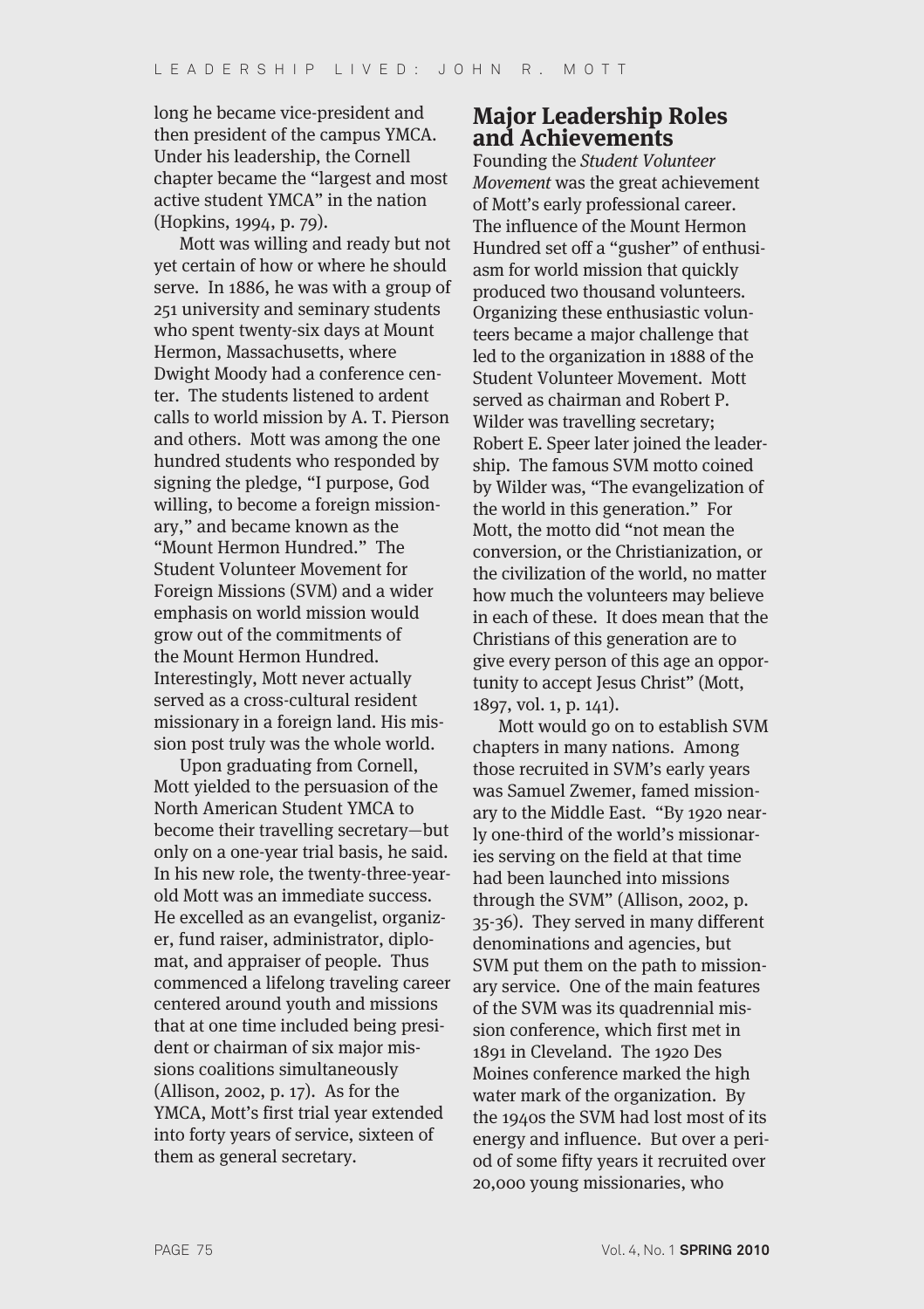played a highly significant role in modern missions. David Howard believes that the SVM "has had perhaps the most far-reaching influence on the worldwide outreach of the church in North America" (Winter, Hawthorne, Dorr, Graham, & Koch, 2009, p. 307). Mott did not start or lead SVM alone, but his leadership played a major role in its massive impact on modern missions.

Mott's work and travel expanded, until in 1890-1891 he traveled 31,000 miles, visiting thirty-eight campuses and conducting or being part of "twenty-three conventions, conferences and summer schools" (Hopkins, 1994, p. 89). In 1891, he took his first European trip to attend the World Alliance of YMCA Conference in Amsterdam.

The weight of his growing responsibilities led him to start wishing for an associate. The Lord heard his prayer and led him to Leila Ada White—who became both his wife and associate in 1891. Leila was a school teacher who graduated from Wooster University "at the head of her class. . . . She has an unusually good education and a remarkable mind," John reported to his parents (Hopkins, 1979, p. 84). Leila and John began their marriage with a lengthy trip to campuses on the West coast, and went on to become "one of the unique husband-and-wife teams of their times," (Hopkins, 1979, p. 85) departing dramatically from Victorian-era gender role expectations. They would travel the world together, with Leila serving as John's associate, editor, critic, and secretary as needed. Leila also had her own ministry to college women, women's groups, and women missionaries around the world. Their union was blessed by two daughters and two sons, all of whom made distinguished contributions to Christian service in

America and abroad.

A second creative achievement of Mott's younger years was the formation of the World Student Christian Federation (WSCF) in 1895. In that year he and Leila started a twentymonth tour that took them to Europe, the Near East, India, Australia, China, and Japan. As they traveled, John preached evangelistically, met with leaders of all branches of the church, visited resident missionaries, and challenged students to become missionaries. The YMCA was very helpful in providing networking and connections along the way. A conviction developed in his mind that the American-based SVM was a useful model for organizing Christian students globally. He promoted the concept, and when the Motts were in Sweden, the World Student Christian Federation was founded, with John as general secretary. Because of his cultural sensitivity and global awareness, he led WSCF to become a loose federation of youth groups that gave each chapter freedom to organize and function in contextually appropriate ways. At a time when colonialism and paternalism were at a peak, WSCF policies called for equality and collegiality between men and women, members of all cultures, and chapters in all places. The WSCF motto was "That they all may be one." Eventually, WSCF chapters were established on three thousand campuses.

When the Motts were in China on their first global mission tour, prospects among the Chinese elite on university campuses did not seem good. However, on a 1901 trip the reception was warm. In Canton, the largest available hall, seating 3,500, could not contain the crowd. Fifty leading scholars were on the platform with Mott. When the series of meetings ended, 800 had become "inquirers"; a month later 150 were either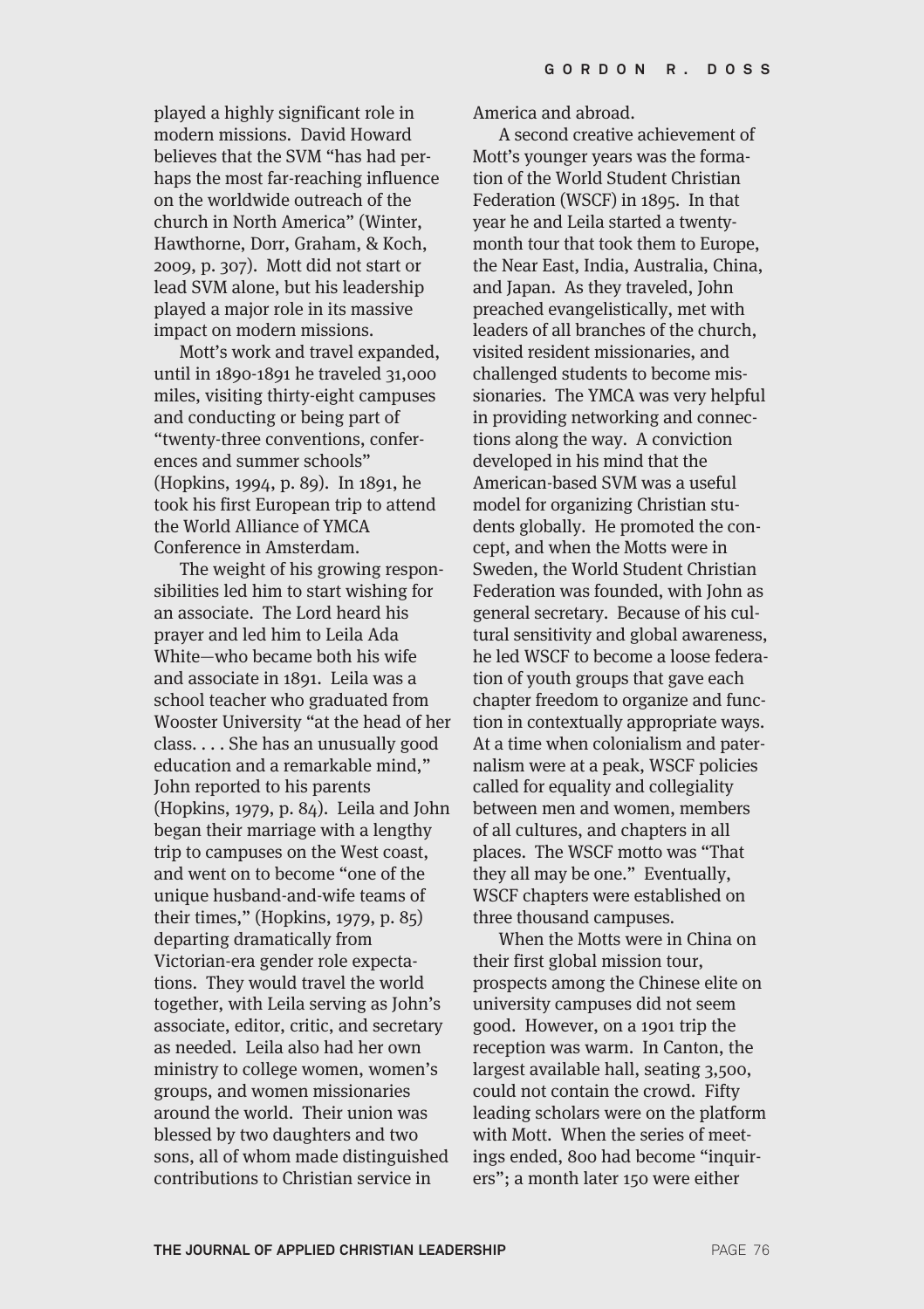baptized or committed to baptism (Tucker, 2004, p. 321). Mott's work in Japan, China, and other Asian nations was an important part of his global mission leadership over the decades.

Upon returning from his epochal global tour, at age thirty-two, Mott published his findings in Strategic Points in the World's Conquest. His "points" were university campuses linked as constituent members of the WSCF for mission. He approached mission strategically, with college students at the center of his strategy. The historically effective role played by the student organizations Mott worked with in promoting world missions demonstrates the continued validity of placing them at the center of mission strategy.

If being founder and leader of the SVM and WSCF were the great achievements of the young Mott, organizing and chairing the Edinburgh Missionary Conference to Consider Missionary Problems in Relation to the Non-Christian World of 1910 is considered the high point of his career as a mature missionary statesman (he was forty-five). Edinburgh was a watershed event that was the culmination of important mission conferences of the previous half century and the launching of a sequence of mission conferences extending to the present day. The Edinburgh Conference launched the modern Protestant ecumenical movement.

#### **1910: The Edinburgh Conference**

The Conference was convened in the pre-First World War atmosphere of great optimism. Science, technology, and education were on the march. Steam ships, railroads, and telegraph made travel and communication possible as never before. Christian mission was making unprecedented global progress. This was the time to study missions in a new way so as to capitalize on the new possibilities of the age, and Mott intended to do just that.

Conference chairman Mott was assisted by secretary Joseph Oldham, a person with whom he had an unusually effective personal chemistry. If Mott was the mastermind, Oldham was the chief engineer. Oldham used his masterful diplomatic and organizational skills behind the scenes, having no speaking role. The leadership and organizational skills of Mott and Oldham can be seen in the way the ten-day conference was planned and organized. Eight commissions worked for two years and distributed their reports to the delegates before the Conference. This level of pre-conference preparation was unprecedented in previous mission conferences. The Statistical Atlas of Christian Missions, published by Commission I, analyzed world mission demographics as never before. Mott noted that the Conference was "the first attempt at a systematic careful study of the missionary problems of the world" (Walls, 2002, p. 59). Andrew Walls observes that "there had never before been such a systematic conference as Edinburgh. . . . Edinburgh sought to survey and assimilate the accumulated experience of the interaction of the Christian and non-Christian worlds with a view to bringing the encounter to a new stage" (Walls, 2002, p. 59).

Once the Conference started, daily papers were distributed at breakfast to the 1,355 delegates, eliminating the necessity for announcements from the podium. In an age of verbose speech making, speeches from the floor were strictly limited to seven minutes, forcing speakers to come quickly to their main points. These and other proce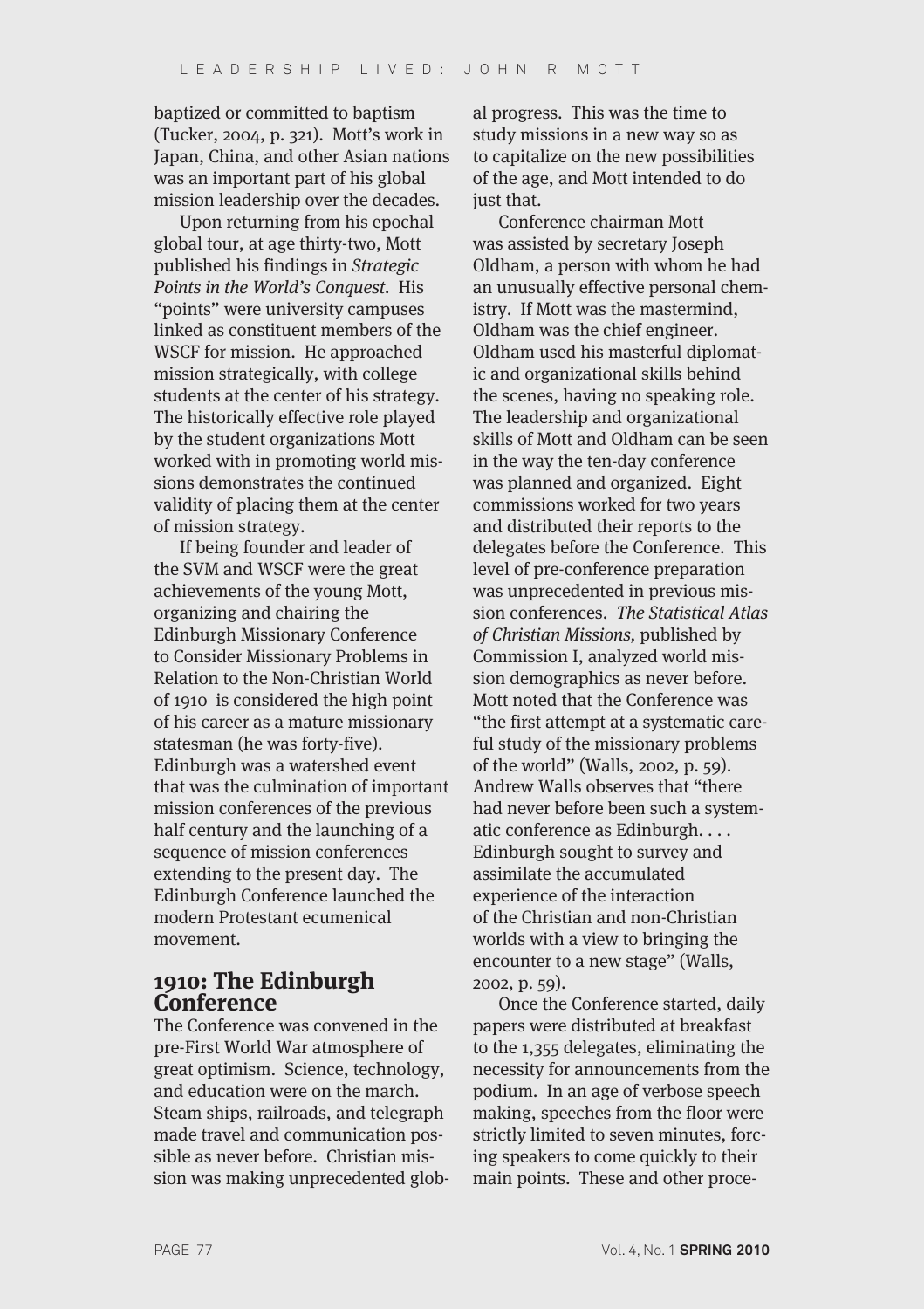dural details, along with the optimism about missions, gave the conference a sense of excitement, urgency, drama, and achievement.

The topics of the eight Commissions comprised the main agenda for the Conference: Carrying the Gospel to All the Non-Christian World, The Church in the Mission Field, Education in Relation to the Christianization of National Life, The Missionary Message in Relation to Non-Christian Religions, The Preparation of Missionaries, The Home Base of Missions, Missions and Governments, and Cooperation and the Promotion of Unity.

The influence of the Conference can be seen in numerous ways. First, the missionary movement gained new respectability. Edinburgh was a conference of mission agencies, not a conference of denominations. This was because Protestant missions had been primarily conducted by independent mission agencies. Within the churches, mission agencies had often been regarded as peripheral and eccentric. The Conference became "a moment of recognition for the missionary movement. . . . Now its assembled delegates heard no less an ecclesiastical leader than the Archbishop of Canterbury, Randall Davidson, stating that 'the place of missions in the life of the Church must be the central place, and none other: that is what matters'" (Johnson, Ross, & Lee, 2009, p. xvi).

Second, Edinburgh brought Western Christianity into contact with the "younger churches" that existed outside of the politicalreligious-geographic sphere of "Christendom." "It was at Edinburgh that Western Christianity . . . first caught a clear sight of a church that would be bigger than itself" (Walls, 2002, p. 61). This new self-awareness paved the way for Western Christians

to understand the transformation of their faith from a religion of America and Europe into a truly global religion.

Third, the Conference gave a boost to missiology as a formal academic discipline. The pre- and post-conference publications comprised a massive new collection of mission studies. The Statistical Atlas of Christian Missions brought a new sophistication to missiometrics that is celebrated by publication of the Atlas of Global Christianity:1910-2010 (Johnson, Ross, and Lee, 2009) for the centenary. Two significant mission journals, the International Review of Missions and The Muslim World, began publication in 1912 in the wake of Edinburgh.

Finally, Edinburgh 1910 started an ecumenical movement that would eventually lead to the organization of the World Council of Churches in 1948, with Mott as honorary chairman.

The Conference ended on a note of high optimism. Sadly, that optimism would be undercut by world events like the two World Wars, the Great Depression, and the rise of Communism. Before long, the "Christian" or "missionized" nations that were supposed to work together to evangelize the "unmissionized" nations were themselves locked into the senseless slaughter of World War I. There would come a massive Christian "recession" in the West in parallel with a massive Christian "accession" in the non-Western world (Walls, 2002, p. 64). Interest in missions by the mainline denominations waned in the decades following Edinburgh. The prediction that the Protestant missionary workforce of 45,000 would triple in thirty years was not realized (Tucker, 2004, p. 324). The goal of Christian cooperation for the sake of mission was not fulfilled. Yet Mott and his colleagues can rightly be credited with having organized an amazing, epochal mis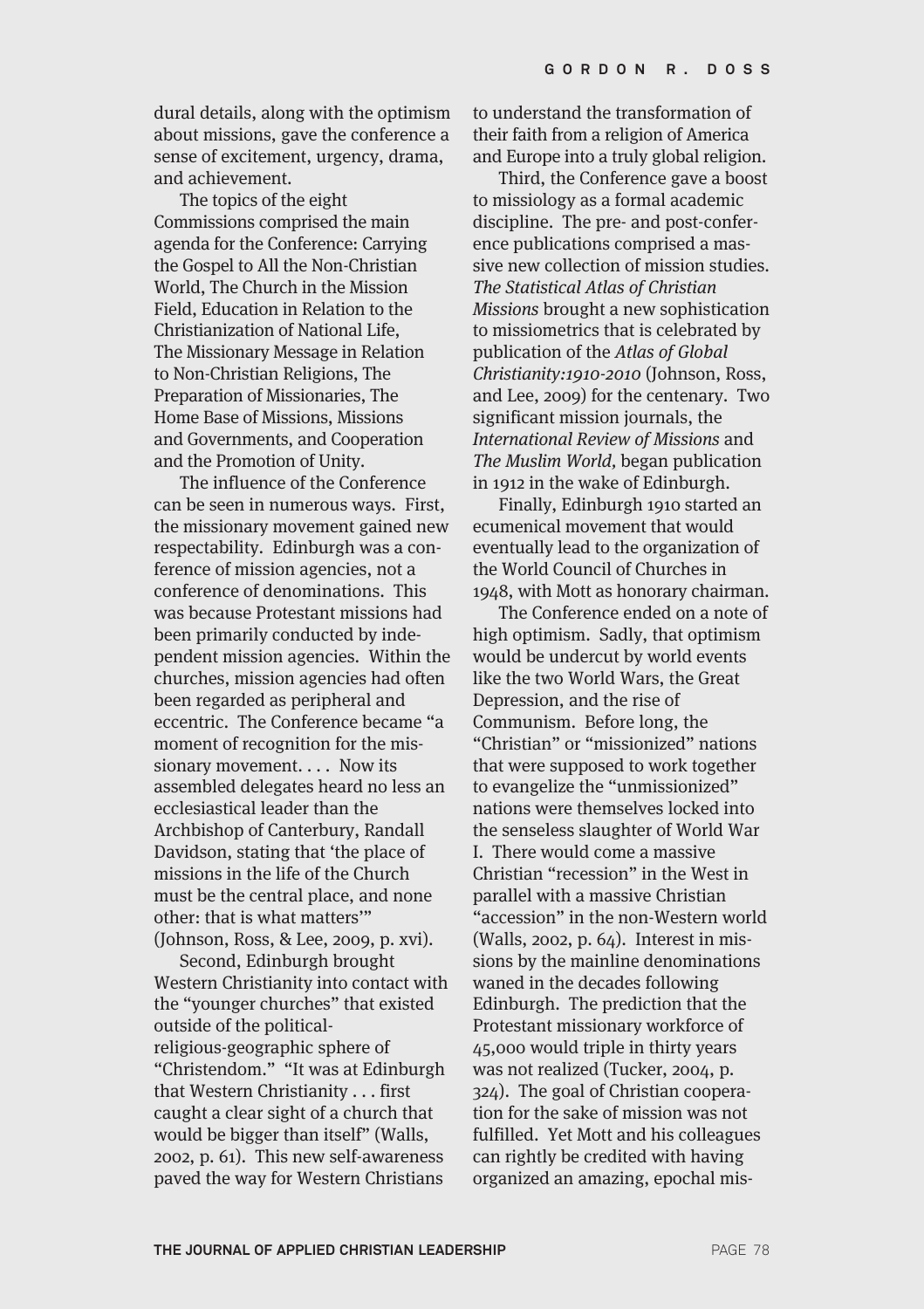sionary conference with many far reaching positive influences. Mott and Oldham emerged from Edinburgh firmly established as world missionary statesmen, while also bringing a cluster of younger leaders with them into prominence.

The coming of the Great War of 1914 was a shattering experience for Mott because it undercut the purposes to which he had committed his life. A fascinating appeal came from his contacts in the Orient—"Could not Mott inspire some action to stop 'this barbarous murdering' of Christians by Christians, asked a group of Japanese" (Hopkins, 1979, p. 431). Instead of yielding to his despair, Mott commenced the most intense period of his career. His wartime work included constant international travel that included active war zones, diplomatic work on behalf of president Wilson, meeting with numerous heads of state, building ecumenical relationships with the Russian Orthodox Church, organizing the YMCA and other groups to relieve suffering on all sides of the War, major fund raising with people like John D. Rockefeller, Jr., organizing support for German missionaries caught up in the conflict, and working with the Continuation and Emergency Committees set up at Edinburgh.

Under Mott's leadership, the YMCA became for World War I military personnel what the United Services Organization (USO) would be in World War II. Besides serving soldiers on both sides of the conflict, the YMCA served between five and six million prisoners of war in the camps. When the War ended, Mott focused his efforts on healing the material, existential, spiritual, and relational wounds of Europe. Hopkins says that between 1914 and 1920 "Mott was instrumental in raising more than a quarter of a billion dollars" for relief

ministries during and after the War (Hopkins, 1979, p. 535). In 2010 that would be about \$5 trillion.

The 1920s saw Mott resuming his role as ecumenical statesman. His intimate knowledge of the world, made possible by his extensive travel, allowed him to perceive better than most that he lived in an "absolutely new world" (Hopkins, 1979, p. 598). The old pillars and foundations were gone. In the new post-war era, Mott would make ecumenism his major focus because of its potential for uniting a badly fragmented world. During World War I the Continuation and Emergency Committees had tried to maintain some of the momentum of Edinburgh 1910. In 1921 the pieces came together under Mott's leadership to form the international missions organization that he and Oldham had envisioned long before Edinburgh. The International Missionary Council (IMC) would have a forty-year life span before being absorbed by the World Council of Churches in 1961. Mott chaired the IMC until 1941. His travels continued as he organized national councils of churches in some thirty nations.

The early twentieth century was a time of fierce conflict between fundamentalists and modernists in which extreme positions were taken. Some fundamentalists took the mission-asevangelism-only position, while some modernists adopted the social gospel with little emphasis on evangelism and the conversion of non-Christians to Jesus. Religious pluralism, with its assumptions that all religions are equally valid pathways to God and that conversion to Christ is not a necessary goal, gained momentum. This position was anathema to fundamentalists.

Mott's desire for Christian unity and his involvement with ecumenism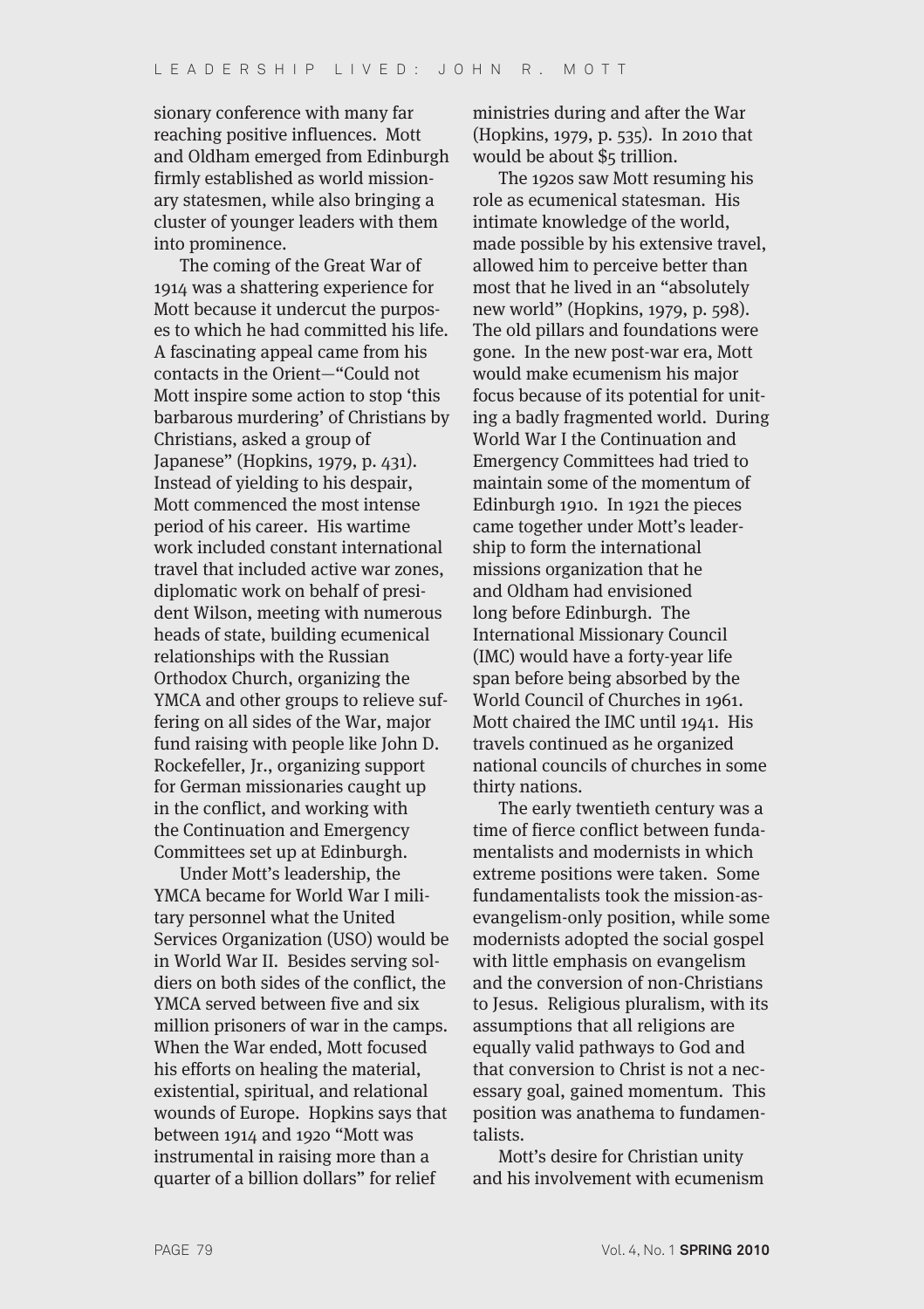complicated his response to the fundamentalist-modernist conflict, and he tried to stay above the fray. He consistently advocated and practiced a holistic, balanced approach to mission, never accepting the false dichotomy between social action and evangelism. Social service, he said, was intrinsically tied to personal evangelism. "There are not two gospels, one social and one individual. There is but one Christ who lived, died, and rose again, and relates himself to the lives of men. He is the Savior of the individual and the one sufficient power to transform his environment and relationships" (Hopkins, 1979, p. 276). Mott organized and led many social ministries without losing his lifelong passion for bringing non-Christians to faith in Jesus Christ, the unique Savior.

For his leadership in the ecumenical movement, he was roundly criticized by fundamentalists. But his ecumenism was not one in search of a contrived unity based on theological compromise. Rather, he saw unity among Christians as the basis for the most effective evangelization and conversion of non-Christian peoples. He worked to form communities of Christians "transcending denomination, race, nation, and geography" (Hopkins, 1994, p. 80) who would be most successful in mission. For his insistence that mission must include an evangelistic call to accept Jesus, he was criticized by modernists who saw him as out of touch with the enlightenment of the social gospel. In the face of these criticisms, Mott continued to model the Christian leadership skill of working effectively within one's time and place without surrendering core theological commitments.

Mott was as devastated by Pearl Harbor as he had been by the guns of August 1914. His long friendship with the Japanese made their attack on

America especially sad for him. During World War II, his work on behalf of military personnel and prisoners of war with the World Alliance of YMCA resumed, although on a smaller scale than in World War I.

The Nobel Peace Prize in 1946 came as a total surprise to him. The trip to Oslo to accept the prize was his first transatlantic flight. An amazing cluster of awards from around the world was given him in connection with the Nobel Prize. Then in 1948, Mott was made the honorary president of the World Council of Churches at its founding in Amsterdam, but his role was not merely ceremonial. At eighty-three he was deeply involved in the planning, gave the opening speech, and participated in the sessions. When he made his first appearance the audience arose to give him a three-minute ovation.

His final years were spent completing his six-volume Addresses and Papers (1946), which remains a definitive historical resource of his own life and work and the institutions with which he was associated. In 1952 John's remarkable marriage and service partnership of sixty-two years ended with the passing of his beloved Leila. He married Agnes Peter, a long-time family friend, in 1954, and she accompanied him on several trips, including his last public appearance at the World Council of Churches in Evanston, in 1954.

John R. Mott went to his rest on January 31, 1955. He was buried in the National Cathedral in Washington, DC, following a state funeral with representatives from around the world.

#### **Life Themes**

Several life themes are observable in John R. Mott's long and distinguished life. The first life theme is evangelism and its call to be converted to Jesus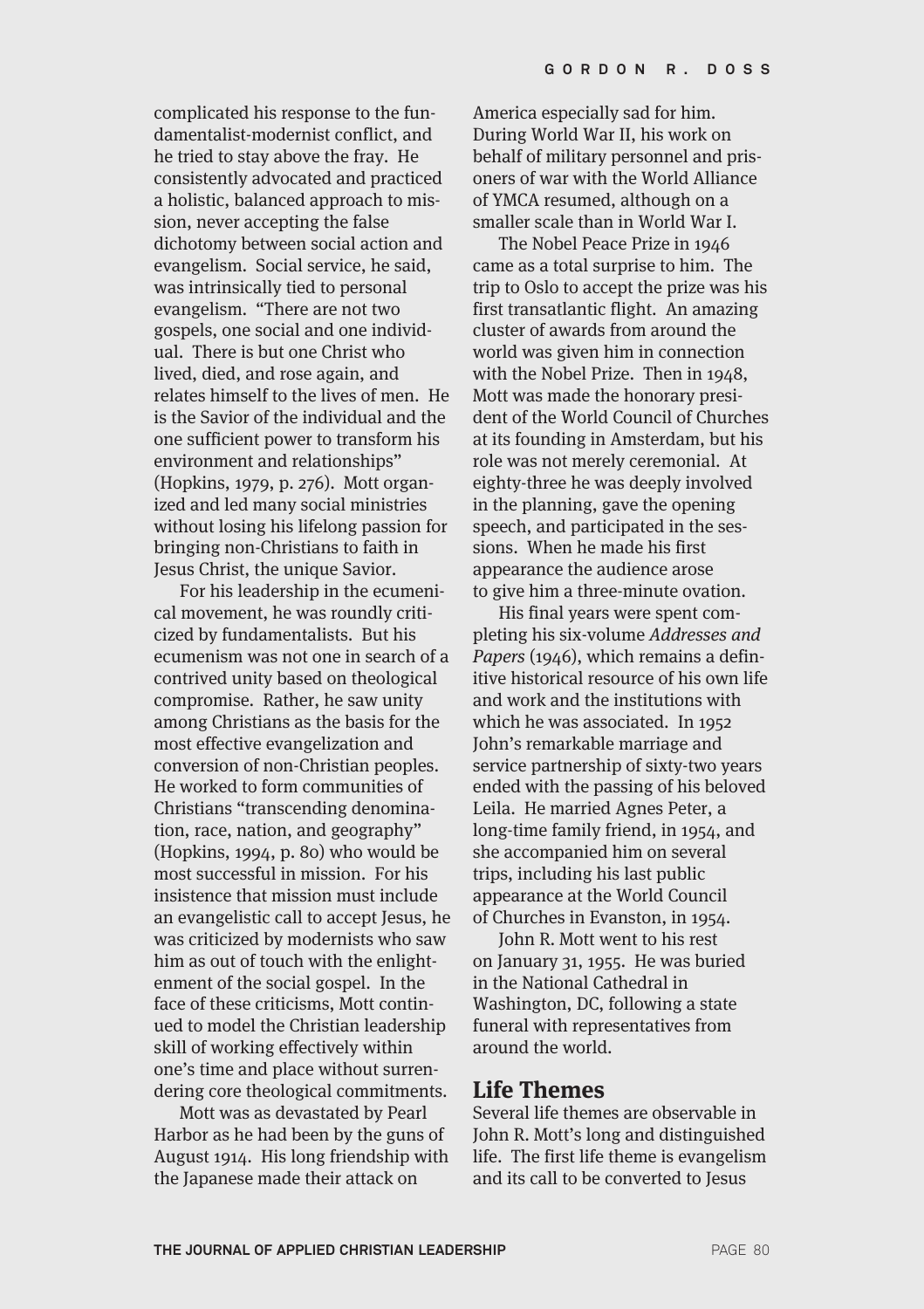Christ. Neither his status as a friend of presidents and occasional diplomat, nor his friendships with the super wealthy, nor his encounters with leaders of the non-Christian world religions, nor his work with ecumenical leaders who were embarrassed about evangelism weakened his conviction that every human needed to be given an opportunity to accept Jesus. Evangelism, he said, "is incomparably the most important work for every Christian" (Allison, 2002, p. 26).

Spirituality was another major life theme. Spiritual discipleship was part of Mott's early life and it matured along with his other gifts. His personal life included daily prayer and Scripture reading. His instruction about "Morning Devotions" transformed many youth groups. For almost fifty years he met with a small group of soul friends on December 26 for a "Quiet Day" to take stock of their spiritual journey. The conferences he led began each day with prayer sessions.

Student mobilization for mission was another life theme. As one who started a distinguished ministry as a young adult, Mott understood the potential of young people in mission. He liked to quote Benjamin Disraeli's statement that "it is a holy sight to see a nation saved by its youth" (Allison, 2002, p. 35).

Christian unity as a life theme was worked out in Mott's leadership of ecumenical organizations. He saw Christian disunity as an impediment to mission and unity as an integral part of effective evangelization.

The life themes of travel and reading could be treated separately but they went together in Mott's life. The amazing extent of his travels is difficult to comprehend. He "... travelled 2 million miles enthusiastically, his motto [being], 'With God anywhere, without him, not over the threshold'"

(Moreau, Netland, Engen, & Burnett, 2000, p. 664). Two million miles is a lot to travel even by air, but air travel became common only toward the end of his life. "At one stage, [Mott] was calculated to be the most widely travelled of any [person] to that date in human history" (Yates, 1994, p. 17). His travel gave him the global exposure that approached what television would provide in later times. One might say that Mott was like a televangelist before television because of his travel. Reading went along with travel because trunks of books always accompanied him on the trains and ships which were his main vehicles. Ocean travel gave him time to develop his depth dimension. He read voraciously in history, current affairs, and culture to prepare himself for the places he visited. When he started his one-year trial of ministry with the YMCA, he was a provincial American, but as an old man he was truly a world citizen with a profound knowledge that encompassed the world because of his travel and reading. Mott's life was spared numerous times during his travels, perhaps most notably when he decided to sail on the Lapland instead of the Titanic in 1912. In 1943 he narrowly escaped death in a South Carolina train wreck.

Balanced living would not seem a likely life theme for a busy man like Mott, but it was. Karl Barth once commented that Mott was "an essentially healthy person" (Allison, 2002, p. 17). The slower pace of his travels by land and sea, with the time for study and reflection it provided, probably helped. Another factor was that his wife and later their son, John L. Mott, travelled with him a great deal. His focus on spirituality promoted inner health. Mott was a dedicated family man who made a special effort to compensate for long periods away from his family. For the family, the